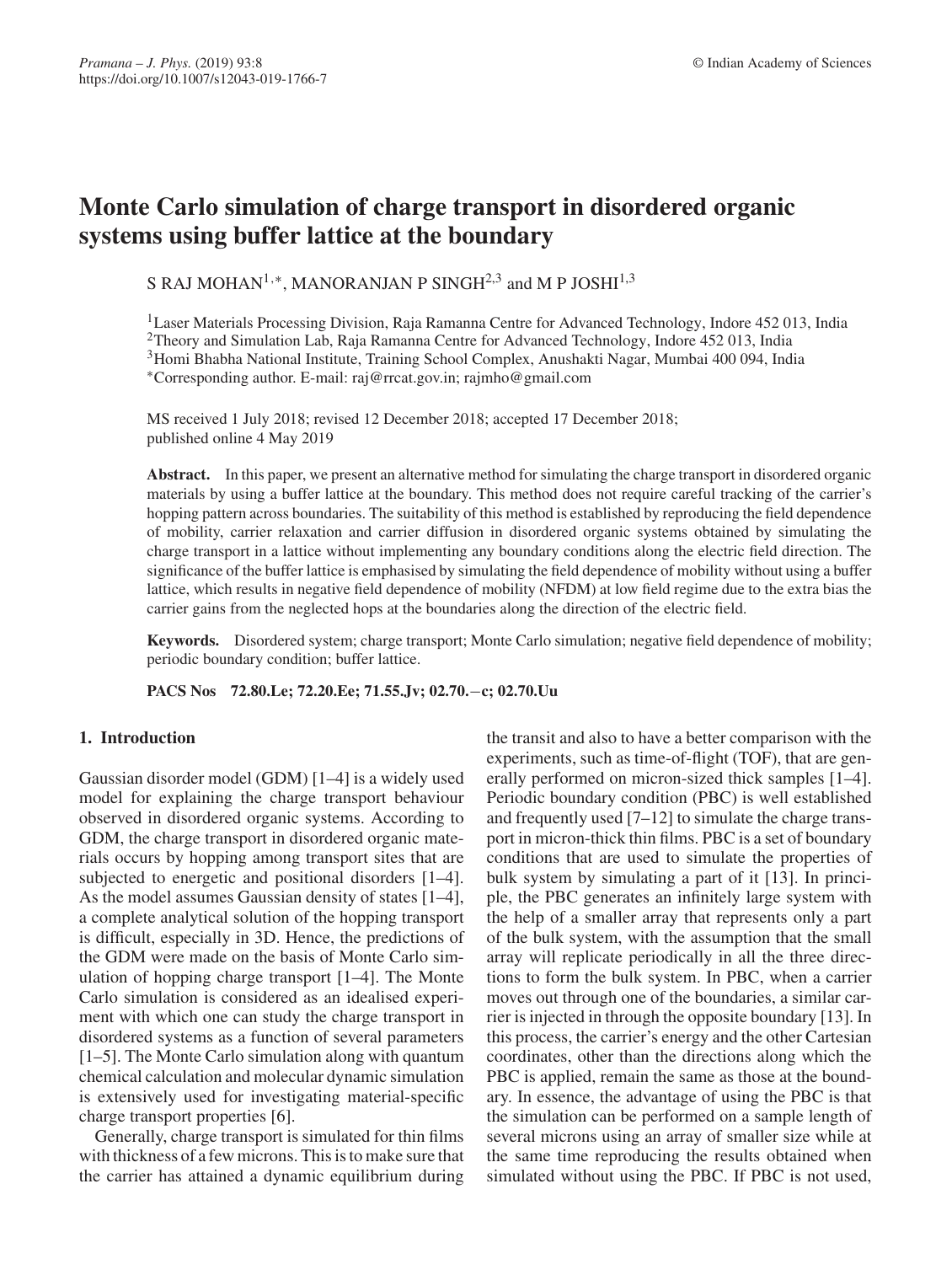

**Figure 1.** Schematic diagram showing a typical hopping motion of the carrier inside the lattice for (**a**) Case 1, (**b**) Case 2 and (**c**) Case 3. Shaded region in (**a**) shows the hops that are neglected at the boundaries when Case 3 is implemented.

then an array of bigger sizes, in all the three Cartesian directions, is required, which demands large computational resources.

A meticulous implementation of the carrier's hopping pattern across the boundaries is indispensable for implementing PBC. All the backward and forward hops across the boundaries must be taken care of. Otherwise, serious artefacts may arise. In this work, we propose an alternative method of implementing the simulation with the help of buffer lattice region at the boundaries. Buffer regions have been commonly used for simulations in other areas of research [14], but the use of buffer lattice in the Monte Carlo simulation of charge transport in disordered organic system [1–4] has not been reported earlier. In this method, when the carrier reaches a defined final boundary plane in the field direction, then the carrier is taken to another defined plane of the lattice in the opposite direction, where the carrier gets a buffer lattice region. In the buffer lattice region, the carrier is allowed to perform all the hopping processes that it would have made in the absence of a boundary. This method does not require the stringent tracking of a carrier's hopping pattern. The accuracy of this method is established by reproducing various charge transport properties of the disordered organic systems obtained by simulating the charge transport, without implementing PBC along the field direction, in a lattice array whose size along the field direction is equal to the full length of the sample. In order to emphasise the role of the buffer lattice, the field dependence of mobility is simulated without using the buffer lattice along the field direction and the data are compared with the one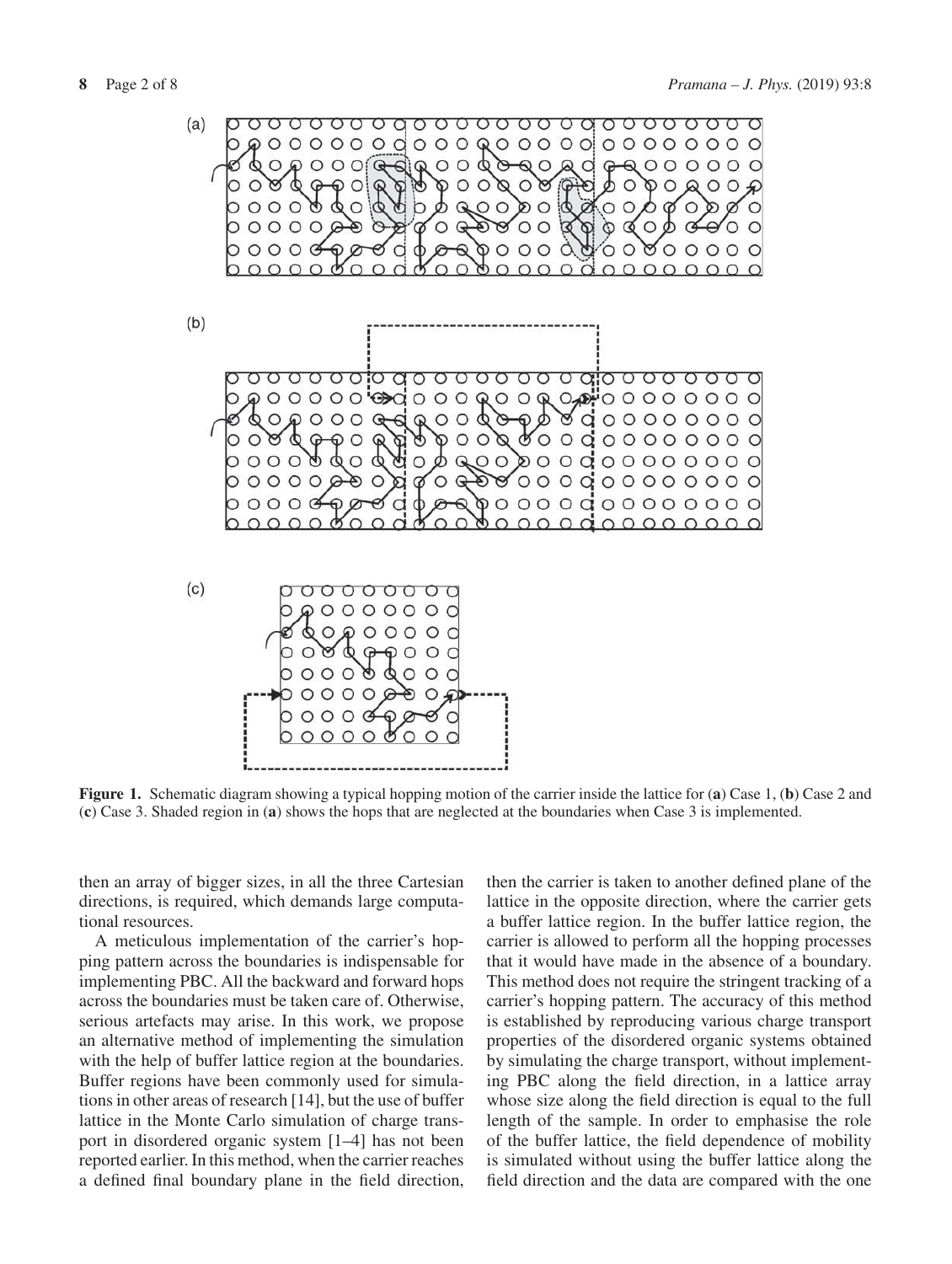

**Figure 2.** Comparison of the field dependence of mobility simulated for Case 1 (●) and Case 2 (○). Inset shows the comparison of total number of hops made by the carrier in Case  $1(\triangle)$  and Case  $2(\circ)$ .

obtained by full sample length simulation (FLS). The discrepancy is observed mainly at the low field regime. At low field regime, the field dependence of mobility, when simulated without buffer lattice and with zero positional disorder, shows negative field dependence of mobility (NFDM) for all values of energetic disorder. But, by FLS, a clear saturation of mobility with field is observed at low field regime. In the absence of buffer lattice, some of the hops that the carrier may make in the absence of such a boundary are neglected. These neglected hops give an extra bias to the carrier, resulting in the enhanced mobility that leads to NFDM. Thus, this study also highlights the importance of the flawless implementation of the carrier's hopping pattern at the boundaries, while implementing PBC, failure of which results in a serious artefact that can mislead the interpretation and the modelling of charge transport in disordered organic systems.

# **2. Details of Monte Carlo simulation**

The Monte Carlo simulation is based on the commonly used algorithm reported by Schönherr *et al* [15]. A 3D array is considered as the lattice with size  $70 \times 70$  along *x* and *y* directions. Along the *z* direction, i.e. the direction of the applied field, various array sizes are used to implement different simulation approaches adopted for covering the required sample thickness. Simulation is always performed for a sample length of 4  $\mu$ m along the field direction with lattice constant  $a = 6$  Å [1]. In all, the following approaches are considered:

*Case* 1 (FLS): In this case, a lattice of size  $70 \times 70 \times 7000$ along *x*, *y* and *z* directions is used for simulation. Simulation is performed without using PBC along the *z* direction (figure 1a), which requires array of bigger size. However, PBC is implemented along *x* and *y* directions. In this case, the carrier does not see any boundary along the *z* direction till it covers the required sample thickness.

*Case* 2: This is an alternative method for simulating the charge transport (figure 1b) by using a buffer lattice at the boundaries. In this case, a lattice of size  $70 \times 70 \times 150$ along *x*, *y* and *z* directions is used. The carrier injected into  $z = 1$  plane is allowed to move in the direction of the applied electric field. The carrier is taken into  $z = 70$ th plane once it crosses  $z = 140$ th plane while maintaining the same carrier energy and *x*/*y* coordinates. Therefore, the lattice region up to  $z = 69$  acts as a buffer lattice for the carrier taken to the 70th plane. Around  $z = 70$ th plane, the carrier performs all the hops that it would have made in the absence of a boundary. Similarly, the carrier reaches any boundary along *x* and *y* directions and is taken to the middle of the plane defined by the current value of *z* with the same energy. This approach considers all the carrier hops at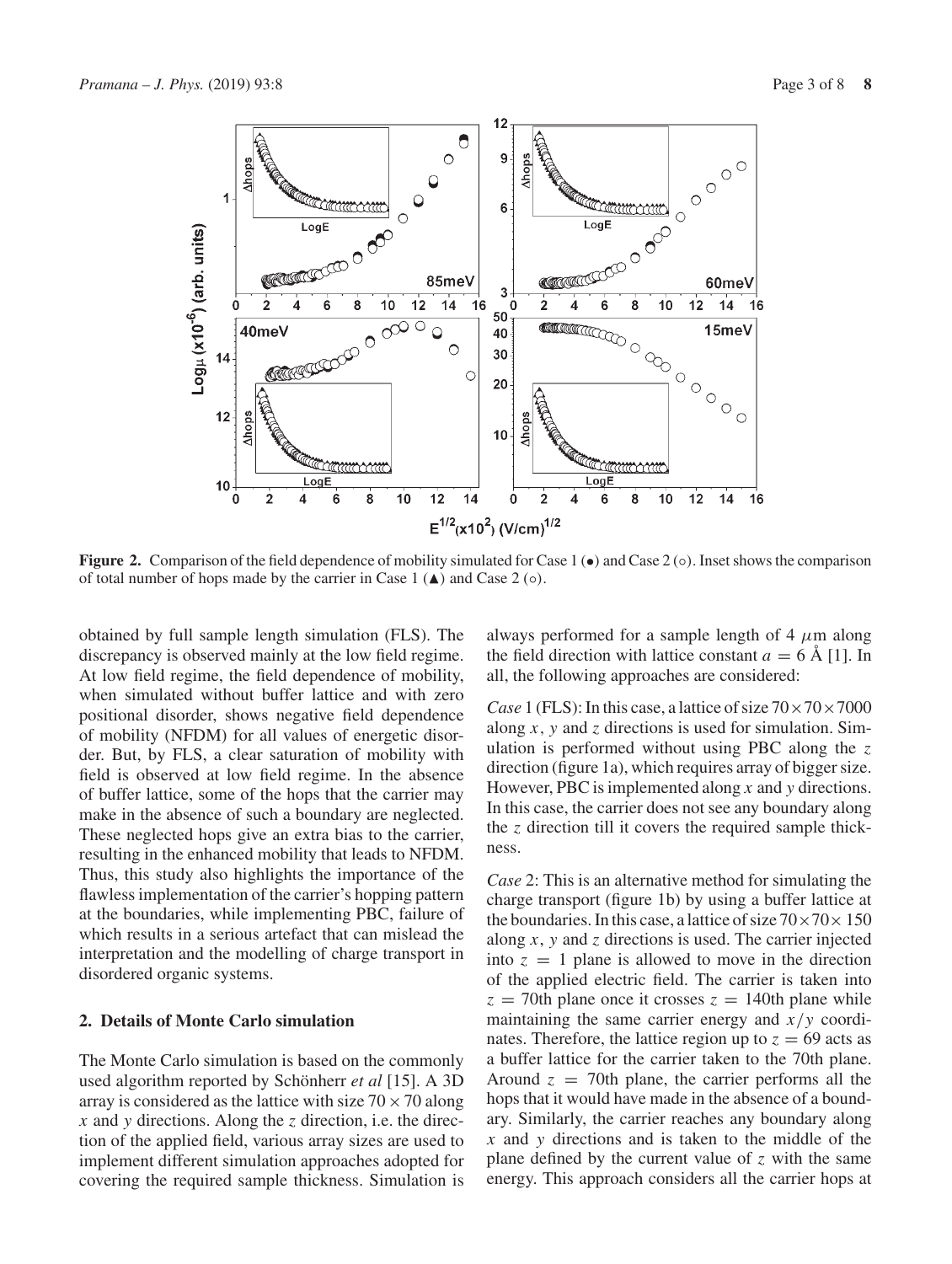the boundaries to be perpendicular to the *z* direction because the carrier is allowed to execute the necessary hops inside the lattice. Use of the buffer lattice region along the *x* and *y* directions similar to the *z* direction is also possible. However, this requires a bigger array for providing buffer lattices around the boundaries along the *x* and *y* directions. In general, this method is an alternative method for simulating the charge transport in disordered organic systems with reasonable computational resources. Case 2 requires less computational resources than Case 1. Moreover, this method does not require the careful tracking of the carrier's hopping pattern.

*Case* 3: In this case, a lattice of size  $70 \times 70 \times 70$  along *x*, *y* and *z* directions is used for simulation (figure 1c). This method of simulation and analysis of the data emphasises and illustrates the role of buffer lattice adopted in Case 2, as described earlier. In this case, PBC is implemented only along *x* and *y* directions. Along the applied field direction, the carrier is taken to the first plane  $(z = 1)$  once the carrier reaches 70th plane, keeping the carrier energy and the other coordinates the same as those at the boundary. In this method, the carrier taken to the first plane cannot perform a backward hop at the boundary along the field direction, i.e. carrier taken to the first plane proceeds in the field direction similar to a carrier injected initially but with the relaxed energy it has attained during the hopping process. Hence, some of the hops that the carrier would have made in the absence of boundaries, which it encounters in the process of transit along the *z* directions, are neglected. In Case 2, the carrier performs these neglected hops in the buffer region. Hence, the data obtained by this method not only emphasise the role of buffer lattice in Case 2 but also highlight the possible artefact that can arise if the carrier's hopping pattern across boundaries is not properly taken care of while implementing the PBC. In Case 3, if PBC is also applied along the *z* direction, then this method becomes similar to the conventional simulation methodology with PBC along all the directions and the data produced are similar to the other two cases (data not shown).

In each of the aforementioned cases, the hopping of the carrier between sites *i* and *j* is decided by the probability that a carrier jumps from the present site *i* to another site *j* around and within a cube of size  $7 \times 7 \times 7$ (343 sites) [11]. Therefore, in Case 2, the buffer lattice between  $z = 140$  and 150 eases the probability calculation for carrier hopping (within  $7 \times 7 \times 7$  sites around the carrier) at the boundary, instead of dealing with the sites at the opposite boundaries. Each node of the array is considered as a localised transport site with uncorrelated site energy. The uncorrelated site energies of the lattice are



**Figure 3.** Comparison of (**a**) relaxation and (**b**) diffusion of carriers simulated using Cases 1 and 2. Open symbols show the data obtained using Case 2. Simulation is carried out for  $E = 7.5 \times 10^4$  V/cm and  $T = 300$  K.

taken randomly from a Gaussian distribution with a known standard deviation  $(\sigma)$ , which is the measure of the energetic disorder of the sample. Simulations are performed for various values of  $\sigma$  and electric field strengths at 300 K. Throughout the simulation, the positional disorder is neglected ( $\Sigma = 0$ ). This is to avoid the huge computational time required for simulating the charge transport with non-zero positional disorder. Moreover, the outcome of this study can be clearly shown even without positional disorder. The carrier hopping in this energetically disordered lattice is governed by the Miller–Abrahams equation [16,17]. The Miller– Abrahams equation for the jump rate  $(v_{ii})$  of the charge carrier from the site *i* to site *j* is given by

$$
v_{ij} = v_0 \exp\left(-2\gamma a \frac{\Delta R_{ij}}{a}\right)
$$
  
 
$$
\times \left(\exp\left(-\frac{\varepsilon'_j - \varepsilon'_i}{kT}\right), \ \varepsilon'_j > \varepsilon'_i\right),
$$
  
 
$$
\varepsilon'_i > \varepsilon'_j
$$
 (1)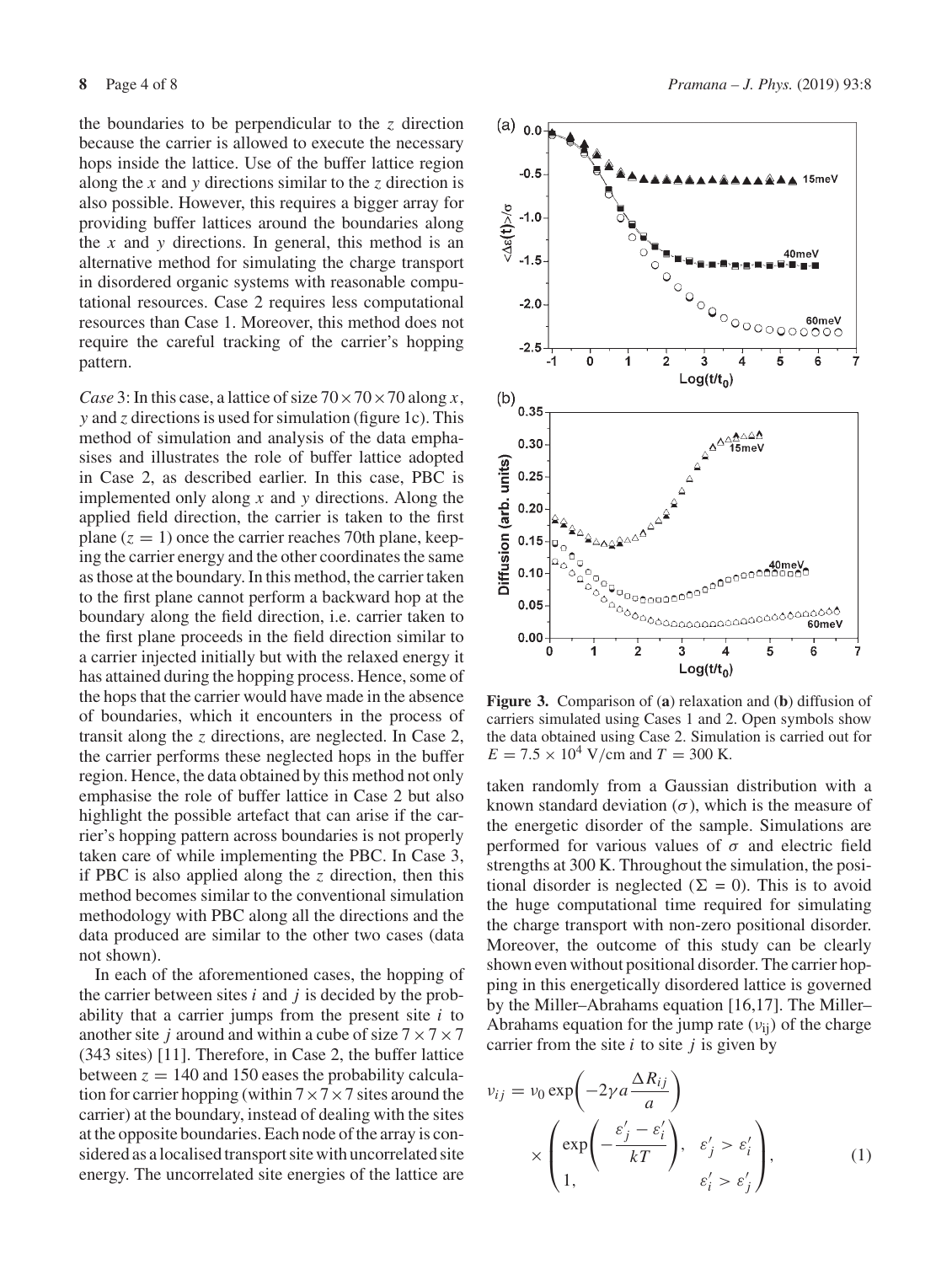

**Figure 4.** Comparison of field dependence of mobility for various values of disorder for Case 3 (◦) and Case 1 (●). Arrow shows the minima of mobility occurred at low field regime in Case 3. Enlarged view of the low field regime for the respective cases is shown in the inset.

where  $\varepsilon'_i$  and  $\varepsilon'_j$  are the effective energies of the sites *i* and *j* including the electrostatic energy, *a* is the intersite distance,  $\Delta R_{ij} = |R_i - R_j|$  is the distance between sites  $i$  and  $j, k$  is the Boltzmann constant,  $T$  is the temperature in kelvin and  $2\gamma a$  is the wave function overlap parameter that controls the electronic exchange interaction between the sites. Throughout the simulation, we took  $2\gamma a = 10$  [1,15]. Transit time of a carrier is calculated by adding all the hopping times and averaging over a few hundreds of carriers. The mobility is calculated using drift mobility equation. The electric field range  $(>10^4$  V/cm) over which the simulations are carried out is higher, and hence, the diffusion cannot dominate the charge transport [18,19]. Thus, the use of drift mobility equation is justified.

#### **3. Results and discussion**

Figure 2 shows the comparison of the field dependence of mobility, for various values of energetic disorder, obtained from Cases 1 and 2. For both the cases, the field dependence of mobility for all the values of energetic disorder under study is similar and superimposes on each other. Inset shows the total number of hops that the carriers take for traversing the required sample length. There is no remarkable difference in the total number of hops made by the carrier in traversing the sample when simulated using Cases 1 and 2. In addition to the field dependence of mobility, other data such as relaxation, diffusion, etc. calculated using Case 2 are also identical to that obtained using Case 1. Figures 3a and 3b show the temporal changes in the mean energy and diffusion of carriers during the transit. Both the energy of the carriers and the diffusion have attained a steady-state value which confirms that in both the cases, the carrier has attained a dynamic equilibrium [20,21]. In both the cases, the temporal variation of mean energy and diffusion of the carrier occur in a similar manner and attain their respective steady-state values in the same time frame. This clearly shows that the charge transport in disordered organic system can be accurately simulated by using the buffer lattice at boundaries as in Case 2. Inside the buffer lattice, the carrier makes all the necessary hops that it would have made in the absence of such a boundary. Case 2 requires less computational space than Case 1. In addition, a precise following of the carrier's hopping pattern is also not necessary when simulation is carried out as in Case 2.

In order to emphasise the role of buffer lattice in Case 2, the field dependence of mobility is also simulated without using the buffer lattice (Case 3) and compared with the data obtained using Case 1. The field dependence of mobility, for various values of energetic disorder, obtained from Cases 1 and 3 is shown in figure 4. For both the cases, the field dependence of mobility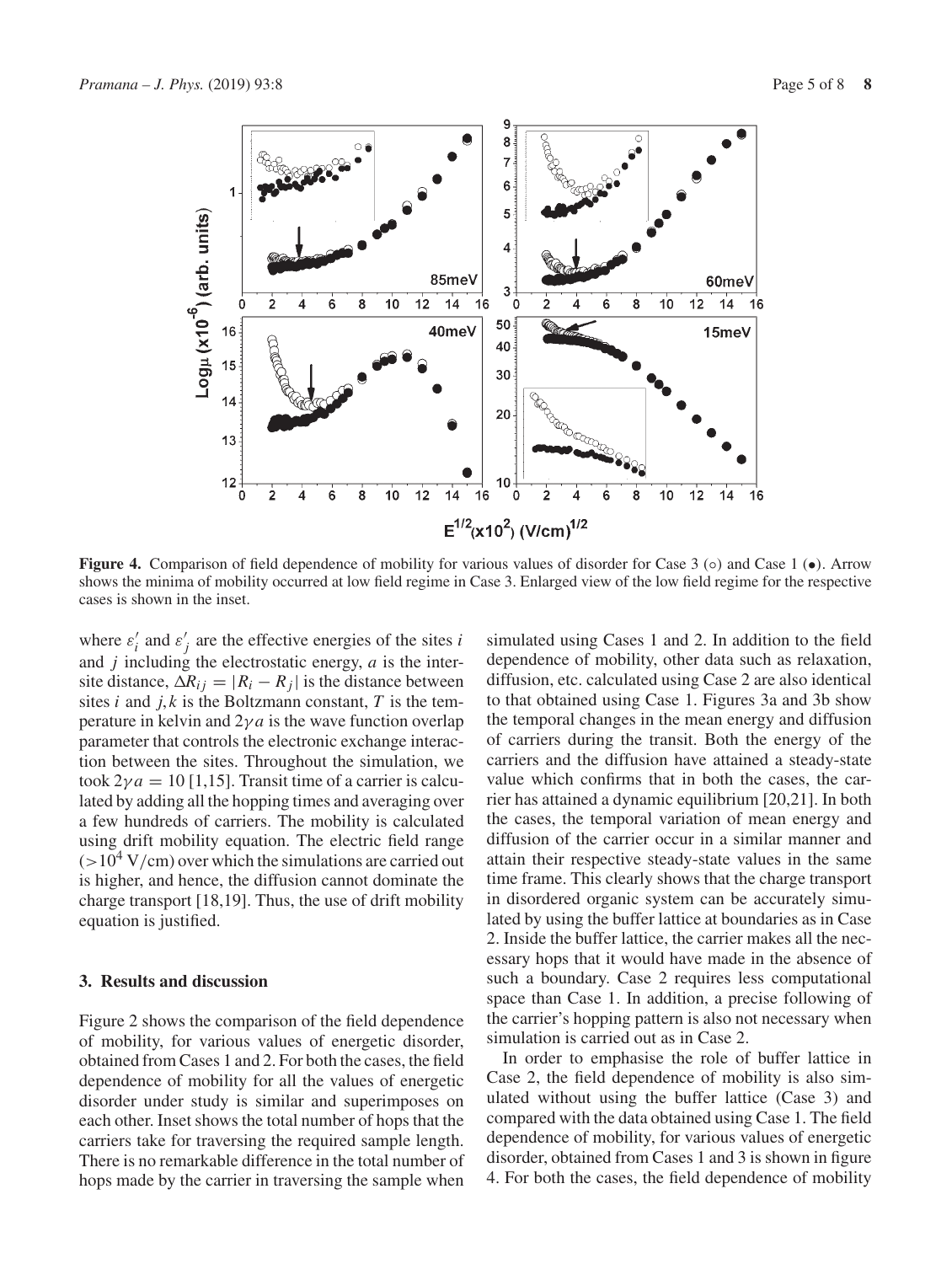

**Figure 5.** Variation in the strength of NFDM ( $\Delta \mu$ <sub>NFDM</sub>), observed in Case 3, with energetic disorder. Solid line is a guide to eye.

for all the values of energetic disorder under study is similar except at lower electric field strengths (∼<  $3.6 \times 10^5$  V/cm). In Case 3, at lower electric field strengths, the mobility first decreases with an increase in the electric field, i.e. NFDM. The mobility attains a minimum value (indicated by arrows in figure 4) and then shows a positive field dependence given by ln  $\mu \propto E^{1/2}$ as predicted by GDM [1–4]. In Case 1, for all the values of energetic disorder, a clear saturation of mobility is observed at lower electric field strengths [1–4]. NFDM is observed in Case 3 without any positional disorder  $(\Sigma = 0)$ . The strength of the observed NFDM becomes remarkable when the energetic disorder decreases, as shown in figure 5. The strength of NFDM ( $\Delta \mu$ NFDM) is assigned as the difference in mobility value for the lowest electric field strength under study and the observed minima of the mobility at low field regime. The origin of the difference in field dependence of mobility, at lower electric field strengths, between Cases 1 and 2 is explained subsequently.

Figure 6 shows the variation in the total number of hops with electric field, for various values of energetic disorder, executed by the carrier to cover the required sample length when simulated with Cases 1 and 3. At low electric field strengths, for all the values of energetic disorder, the total number of hops made by the carrier to cover the required sample length in Case 1 is higher than that in Case 3. The maximum difference in total number of hops ( $\triangle$ hops) occurs at lowest electric field strength (4  $\times$  10<sup>4</sup> V/cm), which decreases as the electric field strength increases and becomes negligible at very high electric field strengths. As the value of the energetic disorder increases, the value of  $\Delta$ hops also increases (inset of figure 6). In Case 3, the neglected hops can certainly influence the charge transport, especially the transit time. It is confirmed through simulation that the charge carriers have attained dynamic equilibrium [20,21] while covering the required sample length (data not shown). The neglected hops provide an extra



Figure 6. Field dependence of the total number of hops made by the carrier in two cases (Case 3 (solid line) and Case 1 (dashed line)) for various values of energetic disorder. Inset shows the dependence of difference in the total number of hops ( $\Delta$ hops), made by the carrier in Cases 1 and 3, with energetic disorder at  $4 \times 10^4$  V/cm.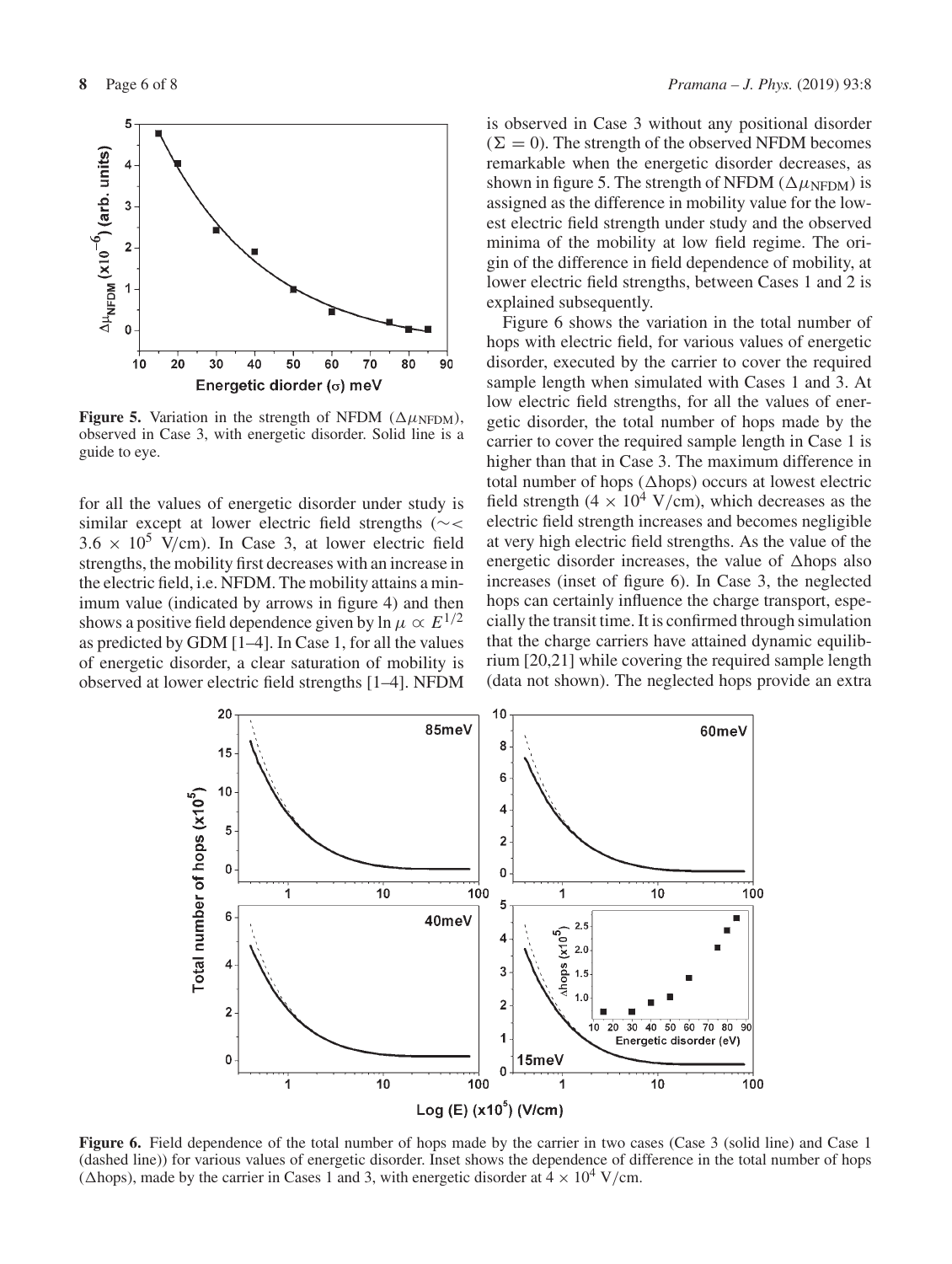

**Figure 7.** Variation of ξ (**a**) with electric field strength for the values of energetic disorder where reasonably strong NFDM is observed and (**b**) with energetic disorder for various values of electric fields at low field regime. Solid line is a guide to eye.

bias for the carrier to move in the applied field direction. The carrier covers the required sample length in less number of hops, which reduces the carrier transit time, thereby enhances the mobility. The maximum difference in transit time ( $\Delta \tau$ ) between Cases 1 and 3 occurs at the highest value of  $\triangle$ hops. Thus, the strength of the NFDM in Case 3 is higher at lower electric field strength for any value of energetic disorder. As the electric field strength increases,  $\Delta$ hops and  $\Delta \mu$ <sub>NFDM</sub> diminish concurrently. Similarly, for a constant electric field, the strength of the observed NFDM in Case 3 is expected to be higher at a higher value of energetic disorder. However, higher NFDM is observed at lower energetic disorder (figure 5). This is because the difference in mobility, for constant electric field and thickness, depends on the value of  $\xi$ instead on  $\Delta \tau$  alone, as shown in the following equation:

$$
\Delta \mu = \mu_2 - \mu_1 = \frac{L}{E} \left[ \frac{1}{\tau_2} - \frac{1}{\tau_1} \right] = \frac{L}{E} \xi, \tag{2}
$$

where *L* is the thickness of the sample, *E* is the applied electric field,  $\xi = [\Delta \tau / \tau_2 \tau_1]$  and  $\Delta \tau$  is the difference in transit time between Cases 1 and 3,  $\tau_2$  is the transit time in Case 3 and  $\tau_1$  is the transit time in Case 1. Figures 7a and 7b show the variation of  $\xi$  as a function of